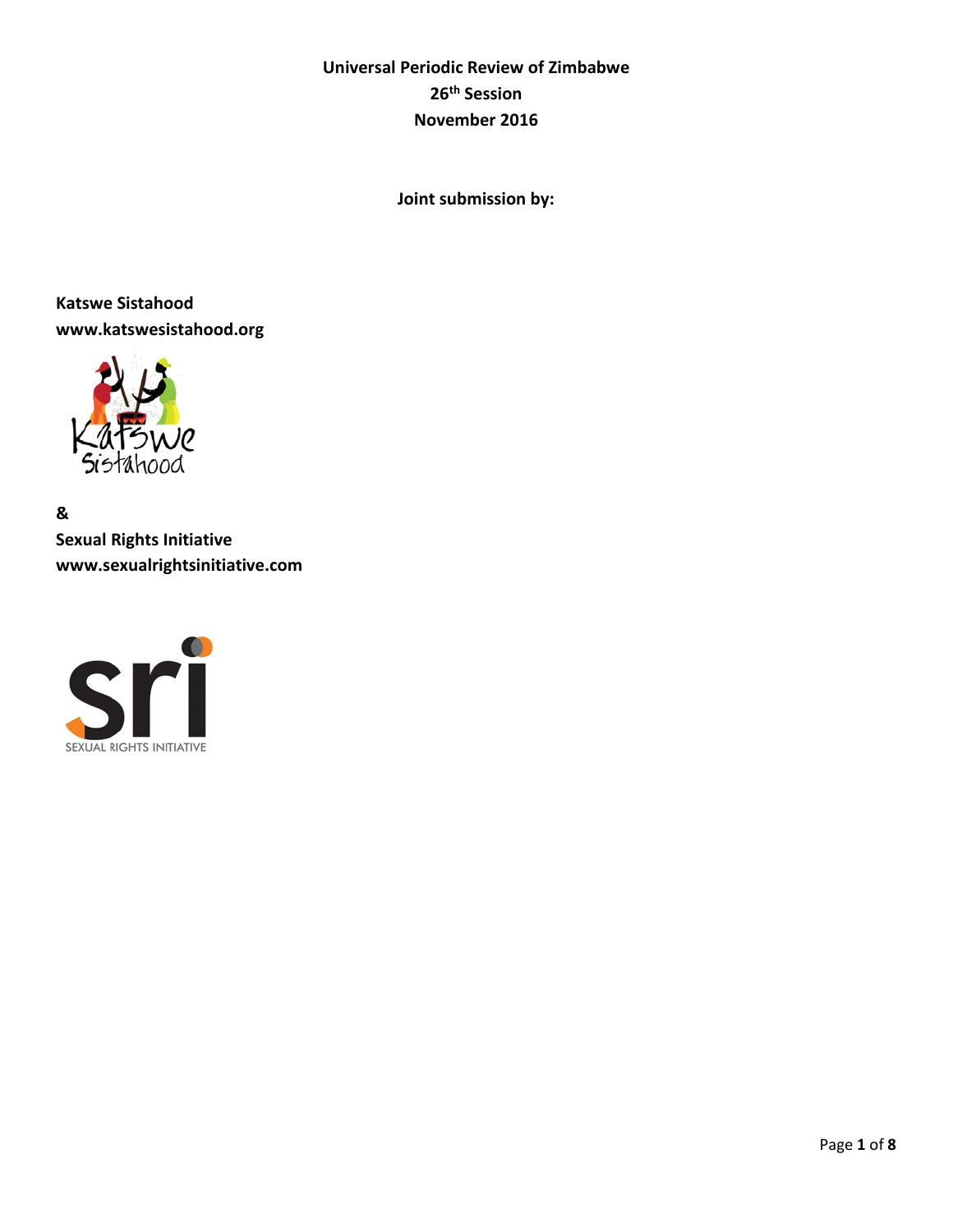**Key Words:** abortion, decriminalization, sex work, access to contraception, comprehensive sexuality education, rape

# **Executive Summary**

- 1. This report presents key issues of concern, and recommendations on three main themes, i.e. access to sexual and reproductive health and rights (SRHR) information and services for adolescents and youth, particularly contraception; sex work; and abortion.
- 2. Access to SRHR services remains a challenge for many young Zimbabweans. Many young people do not have access to comprehensive information about SRH issues and services, including contraception. Service providers tend to deny adolescents and unmarried youth access to contraception, due to their own personal prejudices and biases about adolescent sexuality, opting instead to place emphasis on abstinence-only messages, or to demand parental consent.
- 3. Women and girls seldom access safe abortion services, even in instances where abortion is legal and should be performed in accordance with the law i.e. if a pregnancy is as a result of rape, or incest, or if the woman's health is under threat as a result of the pregnancy.
- 4. Sex work is illegal in Zimbabwe. Sex workers often face different forms of violence from clients, and the police. They face discrimination from health workers, and active denial of health services, such as treatment for sexually transmitted infections.

# **Access to SRHR information and Services: Contraception**

#### **Legal Context**

5. Section 76 of the constitution on the Right to Health Care states that every citizen and permanent resident of Zimbabwe has the right to have access to basic health care services, including reproductive health care services.

#### **Policy Context**

6. The government developed the Life Skills, Sexuality, HIV & AIDS strategic plan (Ministry of Primary & Secondary Education 2013), and the Adolescent Sexual and Reproductive Health (ASRH) Strategy, to respond to adolescent SRHR needs. Although the legal age of sexual consent in Zimbabwe is 16 years, the National Family Planning Guidelines stipulate that all adolescents who are sexually active should be offered a contraceptive method of their choice.

#### **Problem Identification**

7. According to the latest national survey, 16 percent of young married women in Zimbabwe reported having an unmet need for family planning, and 32 percent of sexually active unmarried women reported having an unmet need. This translates into more than  $103,000$  women with unmet need  $-$  an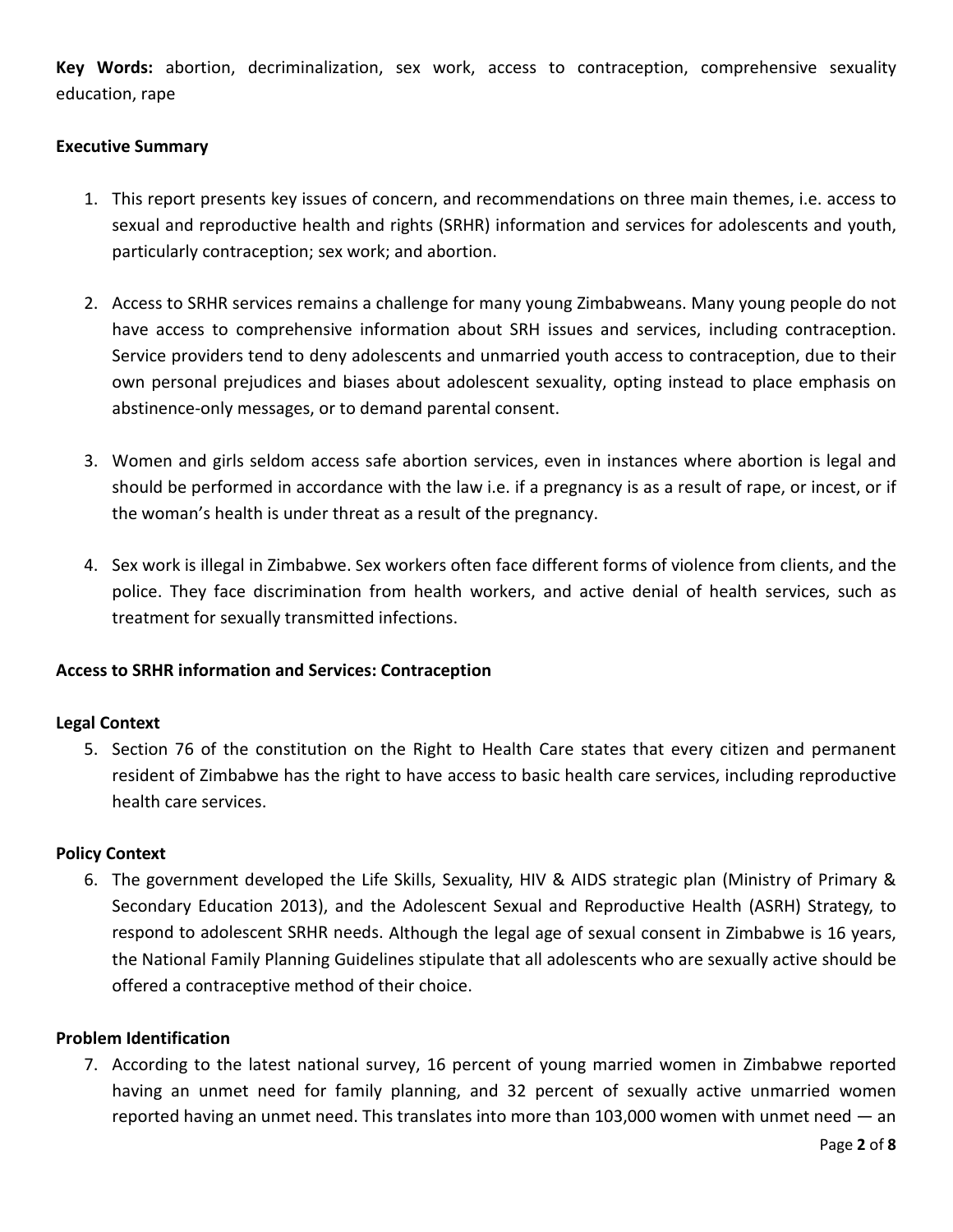estimated 93,000 married and 10,400 unmarried women<sup>1</sup>. One outcome of high unmet need is unplanned pregnancies. In Zimbabwe, 31 percent of pregnancies among married women ages 15 to 24 are unplanned.

- 8. According to the UNAIDS Gap Report of 2014, 1.4 million people are living with HIV in Zimbabwe- a 15% prevalence rate, of which 720,000 are women. Zimbabwe is experiencing 69,000 new infections per year. The bulk of the new infection are occurring among young girls aged between 15-24 years.
- 9. The Zimbabwe's National Statistics Agency in the 2014 [Zimbabwe Multiple Indicator Cluster Survey,](http://www.unicef.org/zimbabwe/Zim_MICS5_Final_Report_FINAL.pdf) found that approximately 1 in 3 girls in Zimbabwe are married before their 18<sup>th</sup> birthday.
- 10. Access to SRHR services remains a challenge for many young Zimbabweans. Many young people do not have access to comprehensive information about SRH issues and services, including contraception. The Ministry of Education, though it has a Life Skills, Sexuality, HIV & AIDS strategic plan, fails to provide contraceptive information and services to sexually active adolescents, leaving girls exposed and resulting in high rate of teenage pregnancies. Besides, the Ministry of Education insists on only teacher-led comprehensive sexuality education processes for in-school youths. However, the pupils tend to fear their teachers, posing a great barrier to open communication about their sexual experiences and SRHR needs as adolescents. Service providers below the head office level have limited knowledge of ASRH related laws, policies and strategies that govern their work. Adolescents themselves have little or no information of legal and policy provisions in place to protect their sexual and reproductive health and rights. Rural adolescents are particularly affected by this lack of information.
- 11. Even when adolescents have information about SRH, they continue to face multiple barriers when they attempt to access these services. Service providers tend to deny adolescents and unmarried youth access to contraception, due to their own personal prejudices and biases about adolescent sexuality, opting instead to place emphasis on abstinence-only messages, or to demand parental consent. Further, inadequate availability of services particularly in rural areas hinders access.
- 12. Generally, Zimbabwean society is more liberal about boy's sexuality and this allows boys to access information, and openly discuss sexual matters, without facing much stigma. In recent years, boys are further supported with targeted information services, for example, as part of the package for the Voluntary Male Circumcision programmes on HIV prevention. Besides, the school life expectancy for boys is higher than that for girls, meaning that boys will be targeted with school based ASRH programmes for a longer period.

<span id="page-2-0"></span> <sup>1</sup> http://www.prb.org/pdf15/unmetneed-factsheet-zimbabwe.pdf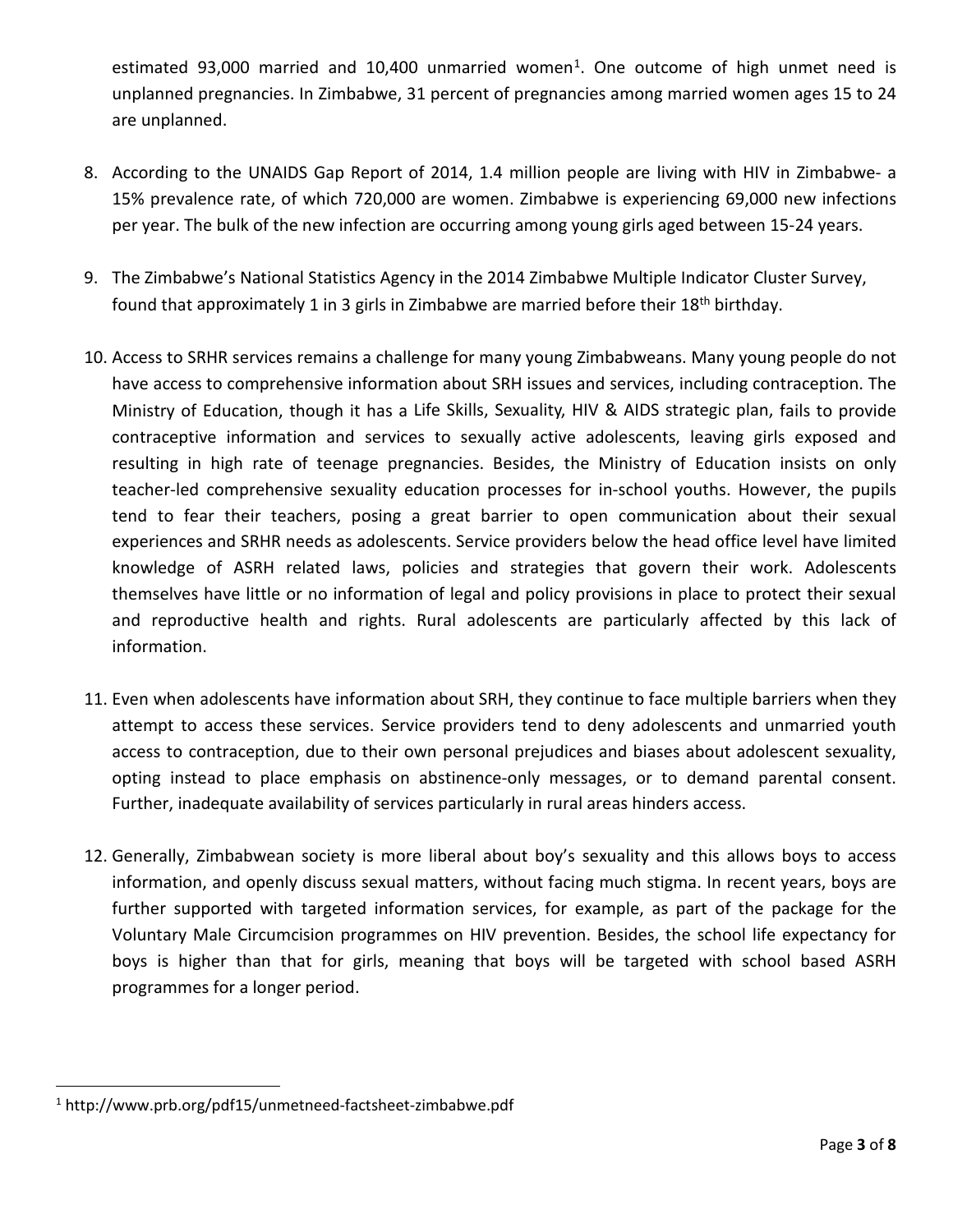- 13. On the other hand, girls face many restrictions when it comes to accessing SRHR information and services. Girls are generally viewed as sex objects, and often sexually abused. According to UNICEF, 32% of women/girls first sexual encounter is by coercion. Yet girls are not encouraged to openly discuss sexual matters. It is also often difficult for girls to report this abuse as they are often dismissed as promiscuous and attention seekers.
- 14. Comprehensive sexuality education, improved youth-friendly services, marked by positive service provider attitudes will restore young people's confidence in the health system and they will not be afraid to seek help, support, and protection when they need it. This could help save girls and young women's lives. Youth-friendly health services will help effectively deal with the increasing HIV infection rates among young girls, increase in unwanted pregnancies, and consequently unsafe abortions which have dire consequences for the girls' lives.

## **Access to safe abortion services**

## **Legal Context**

- 15. The Termination of Pregnancy Act of 1977, was enacted while the country was still known as [Rhodesia](https://en.wikipedia.org/wiki/Rhodesia) and run by the [white minority.](https://en.wikipedia.org/wiki/Whites_in_Zimbabwe) The law permits the procedure when "the life of the woman is endangered, the child may suffer a permanent physical or mental defect, or the [fetus](https://en.wikipedia.org/wiki/Fetus) was conceived as a result of [rape](https://en.wikipedia.org/wiki/Rape) or [incest.](https://en.wikipedia.org/wiki/Incest)"
- 16. The Criminal Law Codification and Reform Act states that: "Any person who intentionally terminates a pregnancy or terminates a pregnancy by conduct which he or she realises involves a real risk or possibility of terminating the pregnancy shall be guilty of unlawful termination of pregnancy and liable to a fine not exceeding level ten or imprisonment for a period not exceeding five years or both."

# **Policy Context**

17. Zimbabwe is a signatory to the Maputo Plan of Action on SRHR, which places emphasis on the need to legalise abortion and ensure safe abortion services for all women and girls to the fullest extent of the law.

# **Problem Identification**

- 18. Women and girls seldom access safe abortion services, even in instances where abortion is legal and should be performed in accordance with the law i.e. if a pregnancy is as a result of rape, or incest, or if the woman's health is under threat as a result of the pregnancy.
- 19. Research points to early sexual debut among adolescents, yet young people continue to be denied access to contraception information and services, resulting in unintended pregnancies. Contraceptive failure is also a reality. Many women have reported falling pregnant while on contraception. This includes both unmarried and married women. Many of these women turn to unsafe abortion, risking their lives, because unplanned pregnancies also fuel stigma and domestic violence.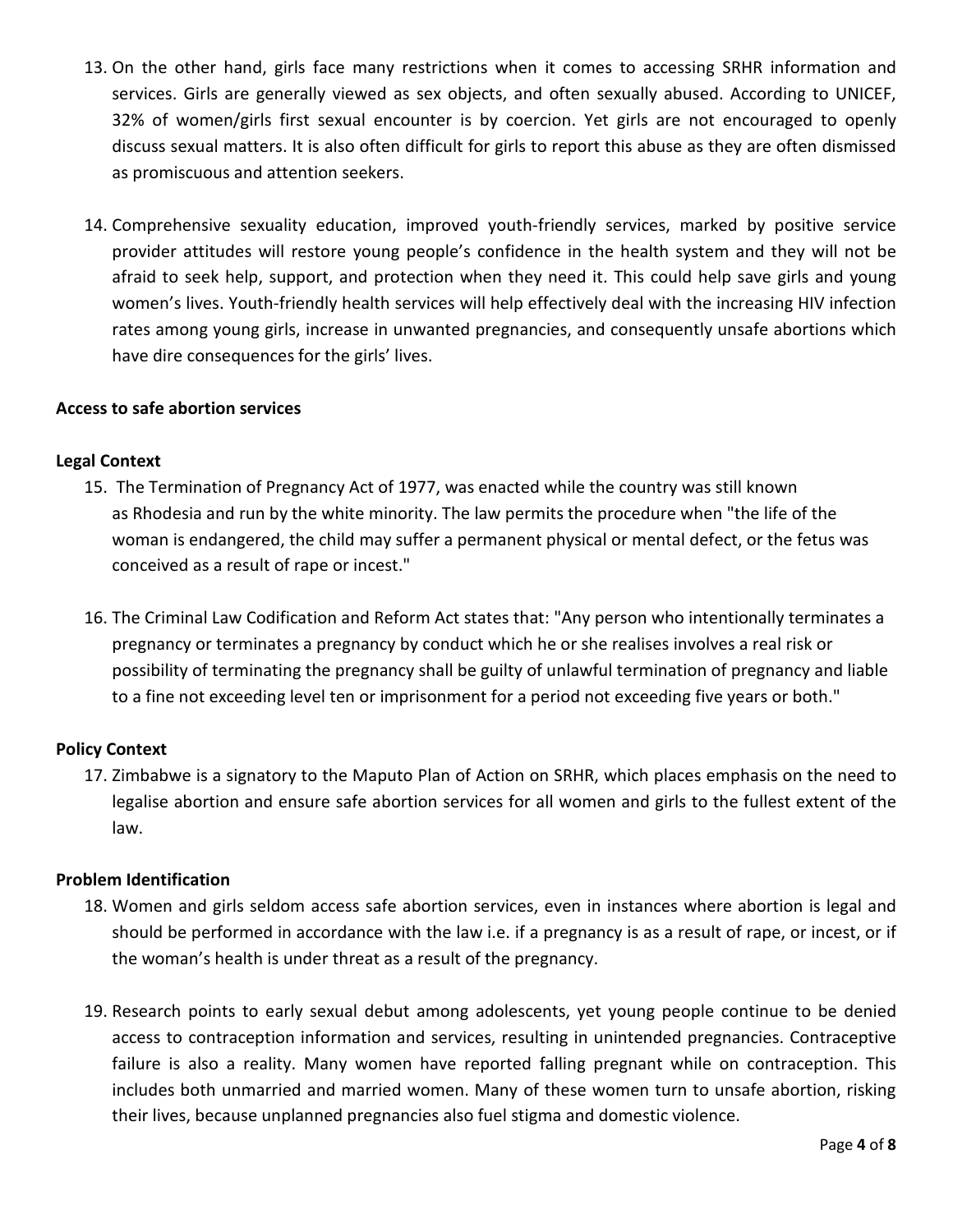- [2](#page-4-0)0. Research has also reveals that for most girls, about 32%, the first sexual encounter is by coercion.<sup>2</sup> Very few of these (rape) cases are reported due to negative attitudes of police, and a dysfunctional court system, that is prejudiced against girls and young women. Many just opt not to report due to the fact that often, the courts make it victim's prerogative to prove the rape, which is often difficult given the barriers in communication, distance to police stations and clinics, fear, etc. The problem is further compounded by poor forensic processes within the police department. Hence, many genuine cases of rape are never prosecuted. Many rape survivors do not benefit because abortion can be accessed legally only when the rape is **proved**.
- 21. When rape is not reported, the survivor does not receive information about contraceptive options, such as emergency contraception, or services; hence, the rape may result in an unintended pregnancy. Many survivors of rape resort to backstreet unsafe abortion services, even though the law provides for safe and legal abortion in their case.
- 22. Political violence and polarization: Many women are also raped during the election period, and these cases of rape are sometimes tolerated as politically motivated violence, and not gender based violence, with many service providers refusing to provide services to the victims due to fear.
- 23. For the year 2009, Zimbabwe recorded 11903 illegal abortions. Sometimes these abortions result in serious gynecological complications or even death as many of the abortions as performed using dangerous material such as sticks, iron rods, or herbs. These procedures are performed in unhygienic conditions and in many cases very late into the pregnancy. In 2008, complications from unsafe abortion resulted in 35% of maternal deaths in Zimbabwe [MOHCW 2009]. Hospital based studies suggest that as many as 28% of maternal deaths in Zimbabwe are due to unsafe abortion, and this is an underestimation of the problem because the figures represent only those who have had contact with the health delivery system [MOHCW 2006].
- 24. Complications from unsafe abortion cost the health care system a tremendous amount in terms of hospital space, providers' time, antibiotics, blood, and supplies. Experts note that "It is not uncommon for the majority of beds in emergency gynecology wards to be occupied by women suffering abortion complications … Treating a patient with abortion complications can cost upward of five times the annual per capita health budget<sup>3</sup>." Indeed the Zimbabwean government has functional health facilities offering post abortion care. Dealing with consequences of backyard unsafe induced abortions is more costly than offering safe abortion services from the onset.

<span id="page-4-0"></span> <sup>2</sup> National Baseline Survey on Life Experiences of Adolescents (NBSLEA), 2011

<span id="page-4-1"></span><sup>3</sup> http://www.policyproject.com/pubs/policymatters/pm-01.pdf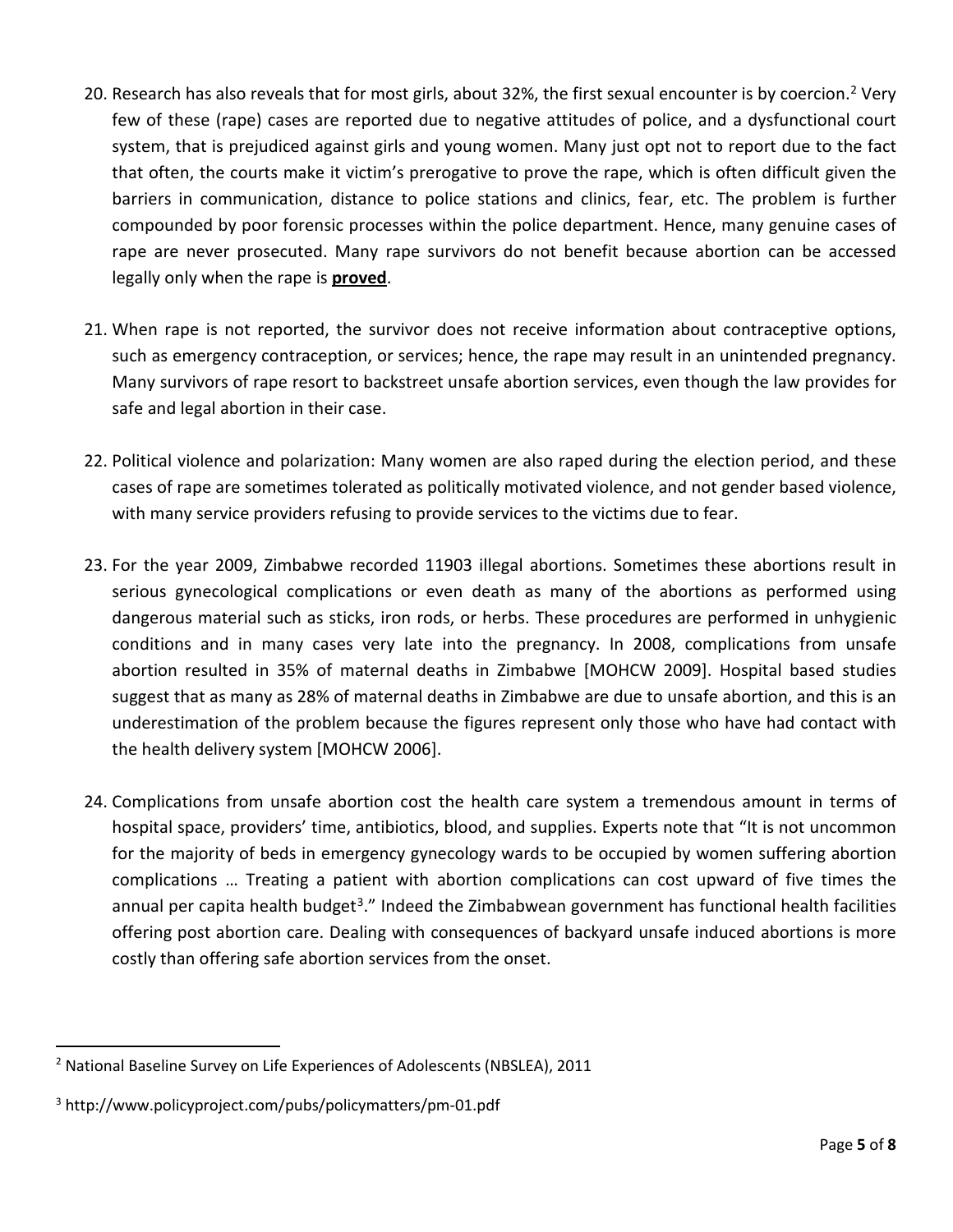25. Up-to-date information on abortion is not available, i.e. numbers of safe and legal abortions accessed in accordance with existing legal provisions; illegal backstreet abortions; and the effects they have on girls and women's lives etc. Such evidence would push policy makers to review policies.

## **Sex Work**

## **Legal Context**

26. Sex work is illegal in Zimbabwe. The Criminal Law (Codification) Act 2004:152 came into effect in 2007, replacing the Sexual Offences Act of 2001. Section 81 to 84 criminalizes solicitation, living off the earnings of sex work, procurement, and brothel keeping. Section 81 of the Act makes it illegal to solicit, imposing a maximum prison sentence of up to six months. Section 82 prohibits 'living off or facilitating prostitution', and 83 prohibits 'procuring' sex, imposing a maximum prison sentence of two years.

## **Policy Context**

27. The Zimbabwe National Strategic Plan on HIV & AIDS III acknowledges sex workers' health needs as a Key Population to target in HIV prevention.

#### **Problem Identification**

- 28. Zimbabwe's economic situation drives many women into transactional sex and sex work. According to research by Katswe Sistahood, sex workers in Zimbabwe often face different forms of violence from criminals, clients, or even the police, yet they often do not report these cases of abuse, for fear of being arrested themselves. Often, these sex workers are denied protection by the police who opt instead, to open charges against them when they go to the police station to make a report. Many sex workers have said some clients or sexual partners refuse condom use, or force them to have unprotected sex (rape), or deliberately take off the condom during sexual intercourse. However, they do not report to the police, for fear of being arrested themselves, because sex work is criminalized.
- 29. When they go to clinics, sex workers face further discrimination i.e. they have been asked; 'How can a sex worker be raped'. Often, health workers treat these women as criminals who should be punished for their offences and immorality. Katswe Sistahood's survey reveals that sex workers who reported rape by clients, or who have had condoms removed during sex, did not access post-exposure prophylaxis (PEP) for HIV because the nurses and police often ask – 'Can a sex worker be raped?'
- 30. Beyond that, many sex workers are generally looked down upon as criminals hence they also face discrimination at different service points, including in government clinics. PEP is only administered for rape cases and for those working in risky settings in the event of an accident that could lead to the risk of HIV transmission, and sex workers are not included in this category, although their occupation, compounded by the criminalization of sex work, places them at a much higher risk of contracting HIV.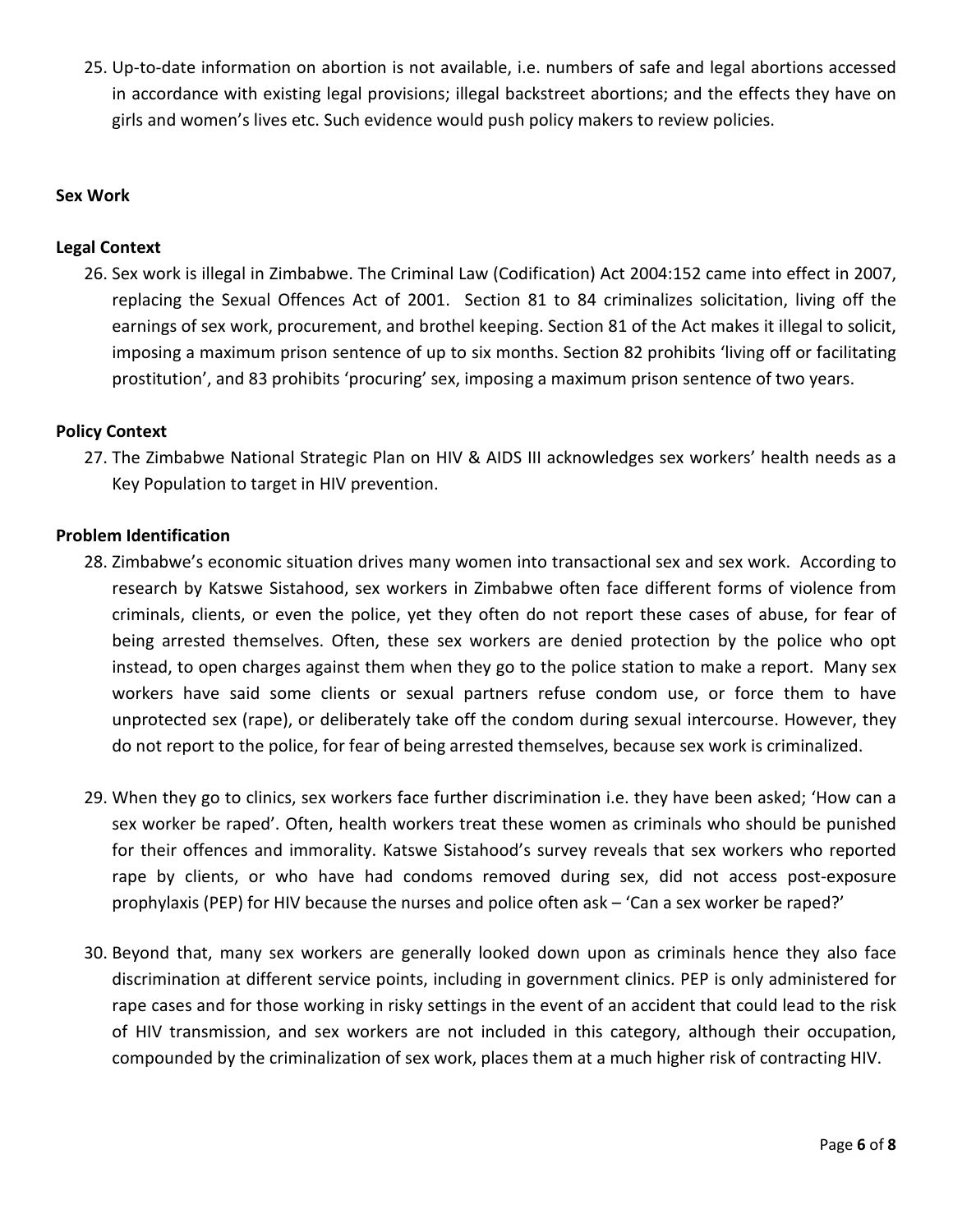31. Sex workers are being deprived of different kinds of health services. Because sex work is criminalized, health workers sometimes impose sanctions on them. According to a survey by Katswe Sistahood, many sex workers reported that some clinics now only treat them for sexually transmitted infections (STIs) thrice. *'If you come back for the fourth time, you are simply shouted at and simply sent away. They say it is because recurrent STIs is evidence that one is not serious about staying alive'.* This is in contravention of Section 29 of the constitution; on Health Services; which stipulates that i) The State must take all practical measures to ensure the provision of basic, accessible, and adequate health services throughout Zimbabwe. Failure to treat recurring STIs may result in health complications. Negative attitudes of health workers force many sex workers to default on their anti-retroviral therapy, which may lead to drug resistant HIV.

# **Recommendations for action by the Government of Zimbabwe:**

- 32. Remove policy and procedural barriers to access to contraception for adolescents and unmarried youths.
- 33. Ensure that service providers study, publicize and promote the country's family planning guidelines, which dispel the commonly held misperception that age criteria—and related parental or spousal consent requirements—exist for accessing family planning services. The guidelines<sup>[4](#page-6-0)</sup> clearly specify that "age alone does not constitute a medical reason for denying any method to adolescents" and that those "who are sexually active should be offered a contraceptive method of their choice."
- 34. Promote comprehensive sexuality education and services that are non-discriminatory; address service provider attitudes towards unmarried youths to enable access to contraceptives and other essential SRHR services; and introduce youth-friendly service provider sections in Primary and Tertiary Health Care Centres.
- 35. Urgently Review the Marriage Act, and the Criminal Codification Act (on sexual offences), in accordance with the new Constitution of Zimbabwe, adopted in 2013, which places emphasis on equality of all genders, citizens' right to health, and the need to recognize and protect all children, and children being anyone below the age of 18.
- 36. Implement existing laws and policies to ensure that survivors of rape, including date rape, access treatment, care & support; intensify efforts to ensure roll out of post-exposure prophylaxis (PEP), emergency contraception and safe abortion for survivors of rape; and ensure that court procedures are victim friendly so as to enable reporting and prosecution.
- 37. Expand PEP rollout to cover non-rape scenarios, inclusion provision to sex workers as needed.

<span id="page-6-0"></span> <sup>4</sup> Ministry of Health and Child Welfare, *Family Planning Guidelines for Zimbabwe: A Guide to Essential Practice*, Harare, Zimbabwe: Ministry of Health and Child Welfare, 2011.